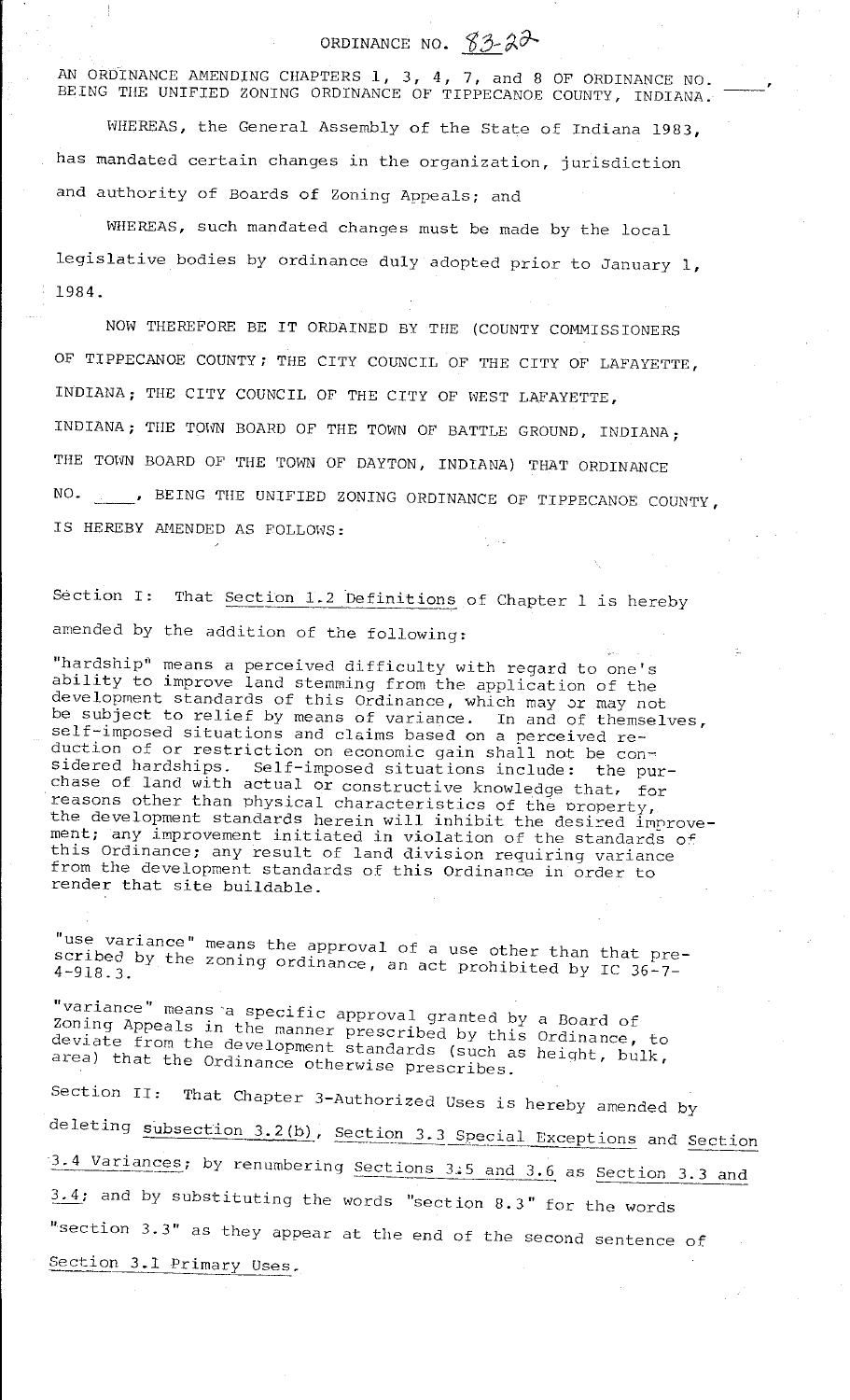Sect' III: That Chapter 4-Use Requirements, Subsection (b) of Se...ion 4.1 Height of Structures is hereby amended by substituting the words "section 3.1" for the words "section 3.3" as they appear in the first and last sentences of that subsection.

Section IV: That Chapter 7-Improvement Location Permits, Subsection (a) of Section 7.1 Applicability is hereby amended by substituting the words "section 8-3" for the words "section 3. 3" as they appear in the first sentence of that subsection.

Section V: That Chapter 8 is hereby amended to read as follows: CHAPTER 8 - BOARDS OF ZONING APPEALS; VARIANCES, SPECIAL EXCEPTIONS AND APPEALS; ADMINISTRATION AND ENFORCEMENT

## 8.1 Boards of Zoning Appeals: Memberships and Jurisdictions

- (a) The Area Board. There is hereby reestablished the Area Board of Zoning Appeals to be known as the AREA BOARD OF ZONING APPEALS OF TIPPECANOE COUNTY, INDIANA. The Area Board of Zoning Appeals shall be a continuation of the present Board of Zoning Appeals of Tippecanoe County heretofore established under the area plan law, being Indiana Code section 36-7-4-900, as added by Acts 1981, P.L. 309 Sec. 23.
	- (1) Membership. The Area Board of Zoning Appeals shall consist of and continue. as a seven member board appointed as follows:

Two (2) citizen members appointed by the Area Plan Commission from its membership, one (1) of whom must be a municipal representative and the other must be a county representative.

Two (2) citizen members, who may not be members of any plan commission, appointed by the mayor of the City of Lafayette, Indiana.

One (1) citizen member, who may not be a member of any plan commission, appointed by the mayor of the City of West Lafayette, Indiana.

Two (2) citizen members, who may not be members of any plan commission, appointed by the County Commissioners of Tippecanoe County, Indiana.

- (2) Terms of Office. Following adoption of this ordinance, each of the above members shall be reappointed for the balance of the term being served on the present Area Board of Zoning Appeals of Tippecanoe County. Thereafter each member, except those appointed by the Area Plan Commission  $s$ hall be for a term of four (4) years. The members appointed by the Area Plan Commission shall be for a term appointed by the nica fian commission shall be for a term<br>of one year. Each term shall expire on the first Monday of the year of termination.
- (3) Territorial Jurisdiction. The Area Board of Zoning Appeals shall have jurisdiction, the fied board of soning Appearant shall have jurisdiction over all the land subject to the zoning ordinance, and concurrent territorial jurisdiction with any division of the Area Board of Zoning Appeals herein established.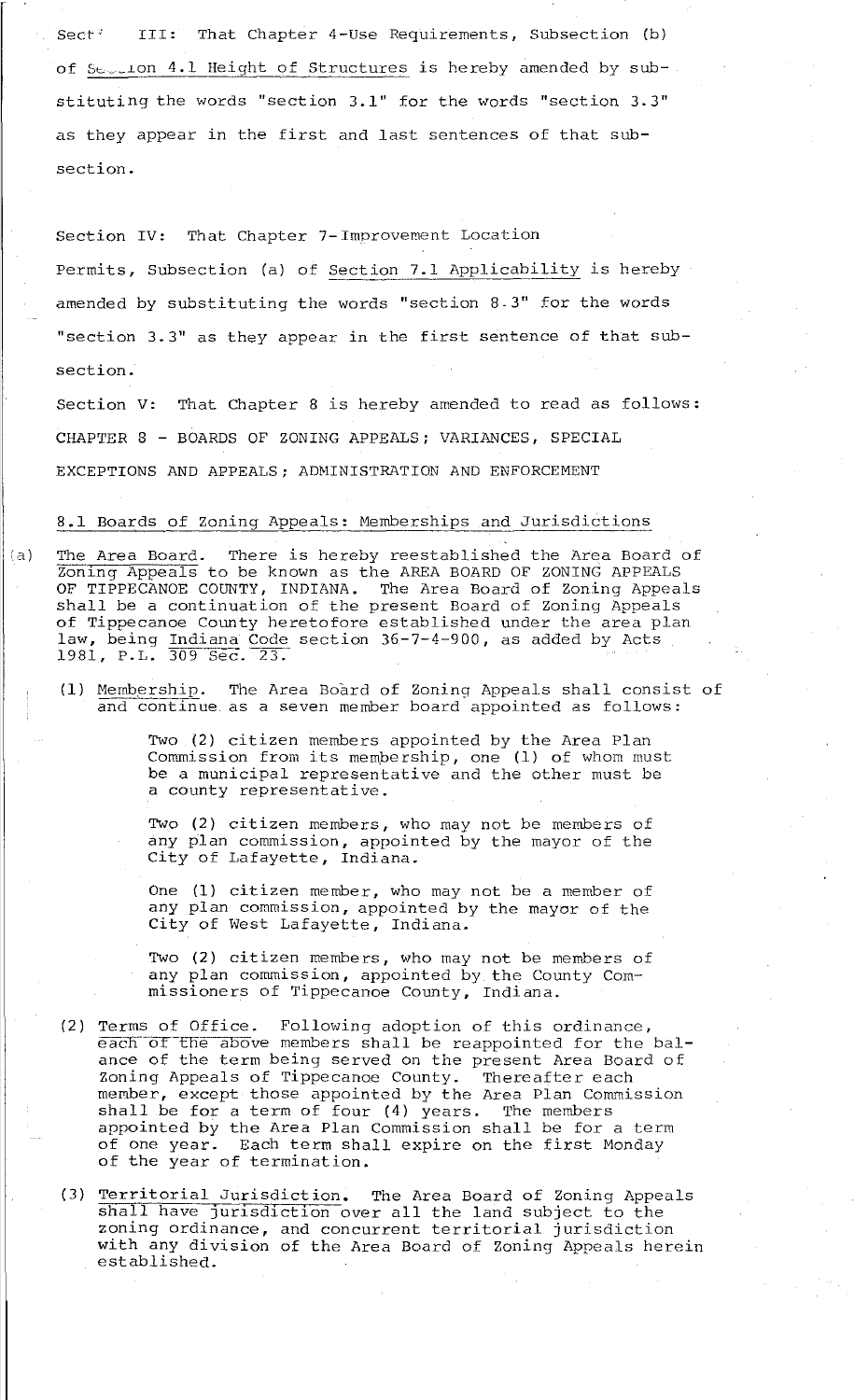- $(4)$  . Jject Matter Jurisdiction. Except where exclusive jurisdiction is herein granted to a division for variances, the Area Board of Zoning Appeals shall have exclusive jurisdiction for (1) variances under the statute and this ordinance in those territories not served by a division having exclusive jurisdiction for variance; (2) special exceptions; (3) appeals as provided by statute, except any appeal from the grant or denial of variance by a division of the Area Board of Zoning Appeals, but including requirements for procurement of building permits or any ordinance adopted under I.C. 36-7-4 or any prior zoning statute, and any other appeals authorized by statute.
- (5) Staff. The Staff of the Area Board of Zoning Appeals shall consist of the Executive Director of the Area Plan Commission and such other persons from the staff of the Area Plan Commission as he may direct from time to time to assist him or the Area Board of Zoning Appeals.
- (b) The Lafayette Division. There is hereby established a division of the Area Board of Zoning Appeals to be known as the AREA BOARD OF ZONING APPEALS-LAFAYETTE DIVISION. The Area Board of Zoning Appeals-Lafayette Division shall be a continuation of the present Lafayette Board of Zoning Appeals heretofore authorized and continued under Chapter 138 of the Acts of the Indiana General Assembly 1957 and originally established under chapter 174 of the Acts of the Indiana General Assembly 1947.
	- (1) Membership. The Area Board of Zoning Appeals Lafayette Division, shall consist of and continue as a five member board appointed as follows: All members shall be appointed by the mayor of the City of Lafayette. All such members shall be residents of the City of Lafayette and shall hold no other elective or appointed office in city qovernment, except that two (2) of such members must be citizen members of the Area Plan Commission.
	- (2) Terms of Office. Following adoption of this ordinance, each of the above heretofore legally appointed members shall be reappointed for the balance of the term being served on the present Lafayette Board of Zoning Appeals. The two appointments from the Area Plan. Commission shall be given terms that correspond to the two remaining unserved terms. Thereafter each member, except those appointed from the Area Plan Commission whose term shall correspond to their membership on the Area Plan Commission, shall be for a term of four (4) years. All terms shall begin and end on the first Monday of January.
	- (3) Territorial Jurisdiction. The Area Board of Zoning Appeals Lafayette Division shall have jurisdiction over all the land within the corporate limits of the City of Lafayette, Indiana, within the corporate finates of the city of Barayette, Indian<br>subject to the zoning ordinance, and such territorial jurisdiction shall be concurrent with that of the Area Board of Zoning Appeals.
	- (4) Subject Matter Jurisdiction. The Area Board of Zoning Appeals - Lafayette Division shall have exclusive jurisdiction of variances within the corporate limits of the City of Lafayette, Indiana, but shall have no jurisdiction to hear any special exceptions, or any appeals.
	- (5) Staff. The staff of the Area Board of Zoning Appeals Lafayette Division shall consist of the Lafayette Administrative Officer, the City Attorney and such other persons from city government as the Administrative Officer may from time to time direct to assist him or the Area Board of Zoning Appeals - Lafayette Division.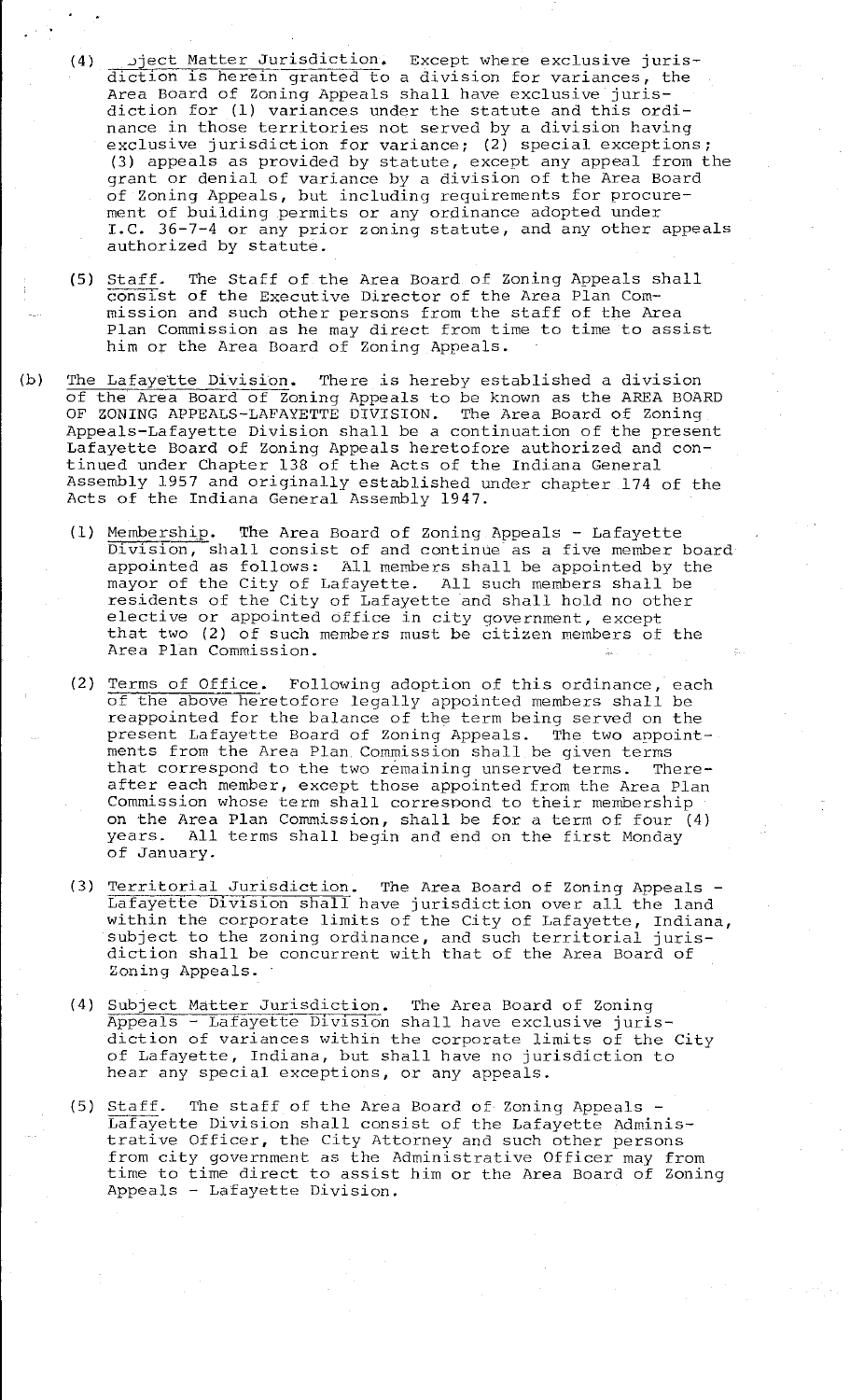- (c) 1 est Lafayette Division. There is hereby established a division of the Area Board of Zoning Appeals to be known as the AREA BOARD OF ZONING APPEALS - WEST LAFAYETTE DIVISION. The present West Lafayette Board of Zoning Appeals heretofore authorized and continued under Chapter 138 of the Acts of the General Assembly 1957 shall terminate as of December 31, 1983, deneral Assembly 1997 shart terminate as of becember 91, 1989, Officer of the City of West Lafayette on said date by said board.
	- (1) Membership. The Area Board of Zoning Appeals West Lafayette Division, shall consist of a five member board Batayeer Broision, shall consist of a five member board Lafayette, Indiana, shall hold no other elective or appointed office in city government, except for those members who must be citizen members of the Area Plan Commission. Such members shall be appointed as follows:

Three (3) citizen members appointed by the mayor of the City of west Lafayette, Indiana, one (1) of which appointee must be a member of the Area Plan Commission, and two (2) of which appointees must not be members of the Area Plan Commission.

One (1) citizen member appointed by the Common Council of the City of West Lafayette, Indiana, who cannot be a member of the Area Plan Commission.

One (1) citizen member appointed by the Area Plan Commission, which member must be a member of the Area Plan Commission, but not the same member appointed by the mayor of the City of West Lafayette, Indiana. If the mayor of the city of west barayette, indiana. If the<br>Area Plan Commission is unable to make this appointment by reason of the fact that there is no other citizen member other than the member appointed by the mayor, who is then serving on said Area Plan Commission and who is a resident of the City of West Lafayette, and is a resident of the endy of west fanayeees, be made by the Common Council of the City of West Lafayette, Indiana, and then need not be a member during the term appointed of the Area Plan Commission.

- (2) Terms of Office. The mayor of the City of West Lafayette, Indiana shall designate as to each of the two nonmembers of the Area Plan Commission which appointee shall serve an initial one (1) year and a two (2) year term. The member appointed by the Common Council shall be appointed for an initial three (3) year term, and any appointment made in lieu of the Area Plan Commission shall be for an initial four (4) year term. Thereafter, all appointments shall be for a four (4) year term. All appointments of members from the Area Plan Commission shall be for their term on the Area Plan Commission. All terms shall begin and end on the first Monday of January.
- (3) Territorial Jurisdiction. The Area Board of Zoning Appeals West Lafayette Division shall have jurisdiction over all the land within the corporate limits of the City of west Lafayette, Indiana, subject to the zoning ordinance, and such territorial jurisdiction shall be concurrent with that of the Area Board of Zoning Appeals.
- (4) Subject Matter Jurisdiction. The Area Board of Zoning Appeals - West Lafayette Division shall have exclusive jurisdiction of variances within the corporate limits of the City of west Lafayette, Indiana, but shall have no jurisdiction to hear any special exceptions, or any appeals.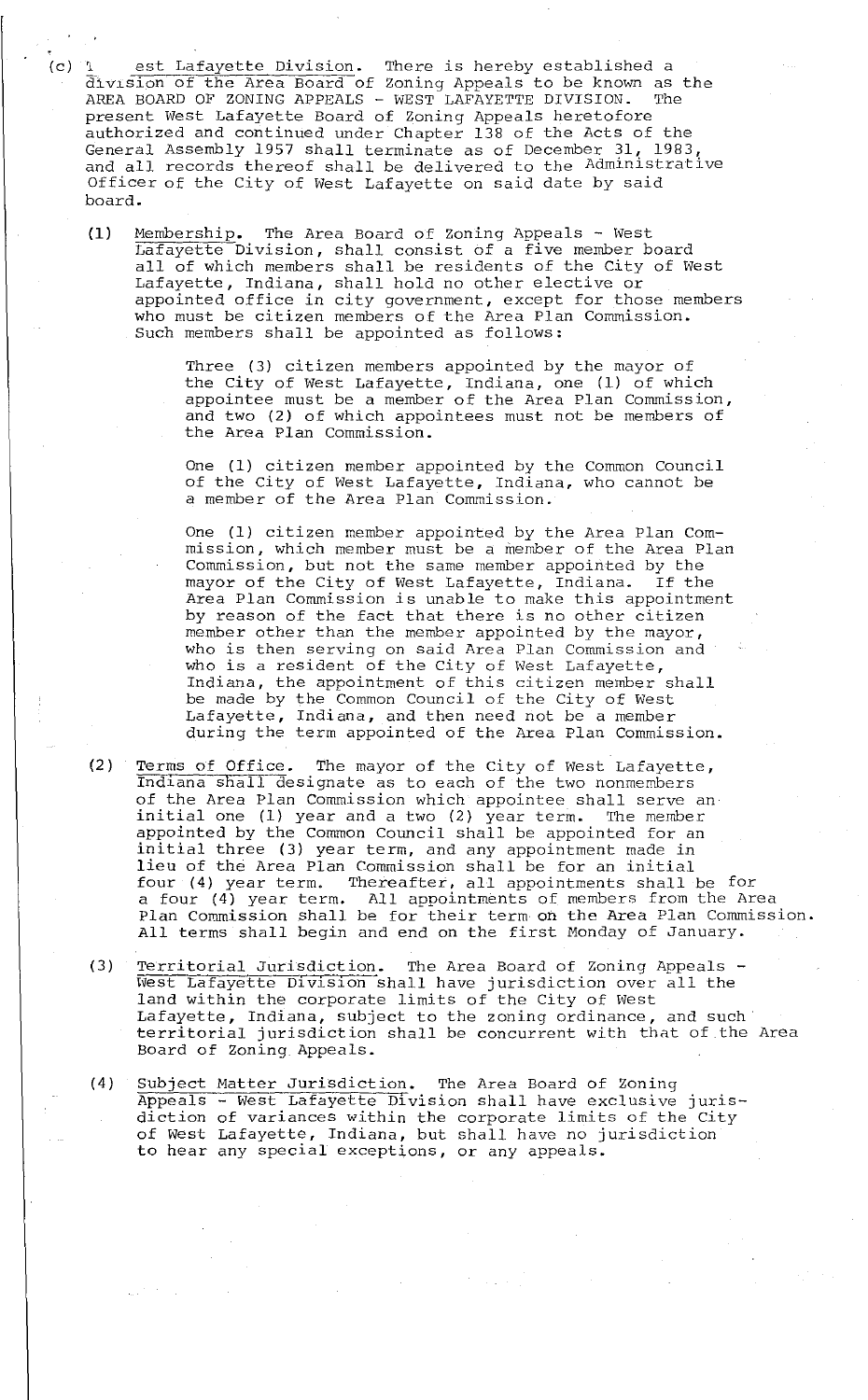(5) Staff. The staff of the Area Board of Zoning Appeals - West Lafayette Division shall consist of the West Lafayette Administrative Officer, the City Attorney and such other persons from city government as the Administrative Officer may from time to time direct to assist him or the Area Board of Zoning Appeals - West Lafayette Division.

## 8.2 Boards of Zoning Appeals: Rules and Procedures

- (a) Rules and By-Laws. The Area Board of Zoning Appeals shall have ndies and by Baws. The Area Board of Boning Appears shart has section 36-7-4-916 and any and all by-laws concerning organization, selection of officers, forms for applications, filing requirements, other than as to place of filing as herein provided for, procedures, notices for and conduct of meetings. Upon adoption of such rules and by-laws they shall be applicable to the Area Board of Zoning Appeals and all divisions thereof.
- (b) Facilities and Funding. The Area Plan Commission shall provide suitable facilities for the holding of Area Board of Zoning Appeals hearings and the storage of its recorded documents and accounts, and in its annual budget to provide sufficient funds for the<br>functioning of said Board and its staff. The legislative body functioning of said Board and its staff. of the respective cities having divisions of the Area Board of Zoning Appeals shall provide suitable facilities for the holding of their division's hearings and the storage of its records, documents and accounts, and in its annual budget to provide sufficient funds for the functioning of said division and its staff.
- (c) Filing. All applications for variances in the cities of Lafayette and West Lafayette, Indiana, shall be filed by the applicant with the staff of the appropriate Lafayette division or West Lafayette division. It shall be the duty of the respective Administrative Officer to file the original or copy with the Area Board of Zoning Appeals within three (3) days from receipt thereof from the applicant. A certified copy of all decisions made thereon shall be transmitted to the Area Board of Zoning appeals as provided in Indiana Code section 36-7-4-919 (f); all other applications for variances, special exceptions, and requests for appeal shall be filed by the applicant with the Area Board of Zoning Appeals.
- (d) Hearings. All hearings required for variances, special exceptions and appeals shall be by the Area Board of Zoning Appeals, or where appropriate, a division thereof. As per section 8.2(a), procedures appropriate, a division thereor. As per section 0.2(a), proceded<br>for public notice setting forth time and place for all hearings by the Area Board of Zoning Appeals and all divisions thereof shall be established by the Area Board of Zoning Appeals.

#### 8.3 Special Exceptions

- (a) There shall be no classes of cases or application therefor, nor any particular situation in which this Ordinance authorizes either special uses, contingent uses or conditional uses.
- (b) The Area Board may grant a special exception for a use in a district if, after a hearing under section  $8.2(d)$ , it makes findings of facts in writing, that:
	- (1) section 3.1 authorizes a special exception for that use in that district; and
		- (2) the requirements and development standards for the requested use as prescribed by this Ordinance will be met; and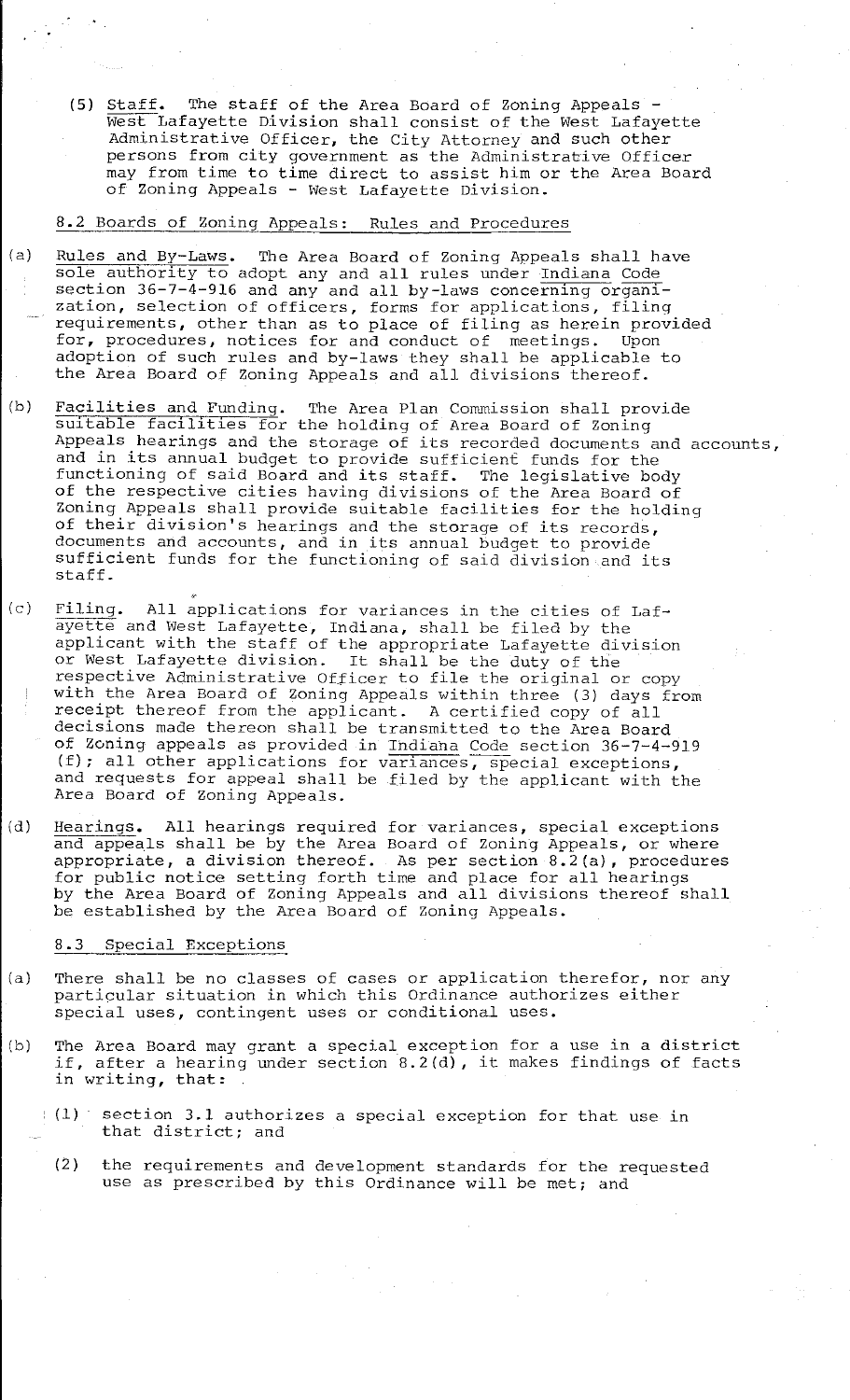- (3' anting the exception will not subvert the general pur- ~oses served by this Ordinance and will not, because of traffic generation, placement of outdoor lighting, noise production or hours of operation, materially and permanently injure other property or uses in the same dismanentry injure other<br>trict and vicinity.
- (c) The Area Board may impose such reasonable conditions upon its approval ine Area board may rmpose such reasonable conditions upon its approximate in that (b) (3) above will be served.
- (d) The Area Board may permit or require the owner of the parcel or property to make a written commitment concerning the use .or development of the parcel as specified under IC 36-7-4-921.
- (< The granting of a special exception under subsection (b) is unnecessary for a use authorized by section 3.1 if that use existed on the date this Ordinance, or pertinent amendments to it, were passed. However, this subsection shall not authorize the expansion of such a use if it involves the enlargement of a building, structure, or land area.
- (f) A use authorized by special exception may not be expanded, extended, or enlarged unless reauthorized by the Area Board under the procedures set forth in this Ordinance for granting a special exception.
- (g) A special exception, granted for a specific use under subsection (b) or authorized by subsection (e) ceases to be authorized and is void if that use is not established within a twelve-month period of the date the special exception was granted, or if that use is discontinued at that site for a twelve-month period during which time it is not succeeded by the same use specifically authorized as a special exception.
- (h) A special exception may be terminated by the Area Board of Zoning Appeals, upon filing of an application therefore by an interested person or a member of the staff, or an Administrative Officer, and upon a finding at a public hearing, with notice to the property owner, that the terms of this Ordinance, or conditions of approval or commitments have not been complied with.
- $(i)$  To be eligible for the granting of a special exception under this section, a person must first receive a determination from the Administrative Officer that a special exception is required for the intended use or for the expansion, extention, or enlargement of a use under (f) above. The Administrative Officer shall file a report of determination (in a form prescribed by the Area Board) with the Commission which body shall determine how the granting of the special exception would affect the purposes served by this Ordinance in furtherance of the Comprehensive Plan. Within thirty (30) days of the date on which it received the application, the Commission st the date on which it received the application, the Commission<br>shall report its determination to the Area Board, for action by it as authorized by subsection (b). If the Area Board grants the special authorized by subsection (b). If the Area Board grants the<br>exception, it shall direct the applicant to apply for an improvement iocation permit under section 7.1. If such application complies with this ordinance and all other applicable codes and ordinances, the Administrative Officer shall issue the improvement location permit for the use authorized by special exception.

#### 8. 4 Variances

- (a | A Board may grant a variance from the development standards (such as height, bulk, area) of the zoning ordinance if, after a public hearing, it makes findings of facts in writing, that:
	- (1) the Area Plan Commission or its Executive Committee has determined that the variance application is not for a use variance, i.e. a variance from a use district or classification per I.C. 36-7-4-916 and 918.3; and,
	- (2) the approval will not be injurious to the public health, **safety, morals, ar1rl** oPnPr.ril **1.1C>1** -i=--~·-.::.-;-.:.·--- **-.c:** · '-

/

 $_{i}$  jok  $\epsilon$ (Eren versitte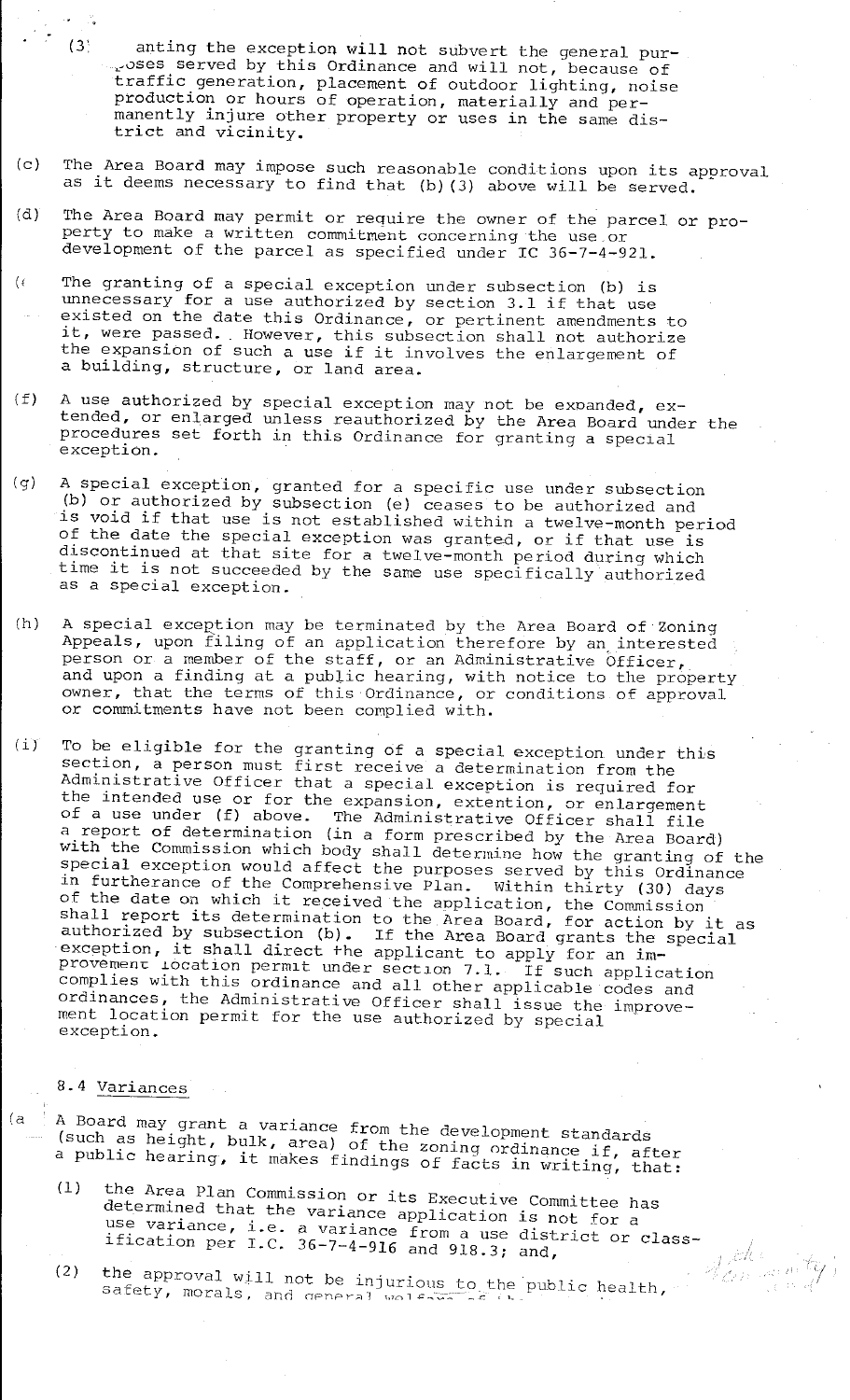included in the variance will not be affected in a substantially adverse manner; and,

 $\mathcal{U} = \mathcal{U} \mathcal{U} / \mathcal{I} \mathcal{U} / \mathcal{U}_0$ 

(4) the strict application of the terms of this Ordinance is being applied to a situation that is not common to other properties in the same zoning district; and<br>b) will result in an unusual and unnecessary hardshi will result in an unusual and unnecessary hardship. This situation shall not be self-imposed, nor be based on a perceived reduction of or restriction on economic gain.

 $\pm$  10

r CAV (Avent

- (b) A Board may permit or require the owner of a parcel of property to make written commitment concerning the use or development of that parcel or may impose conditions upon that grant of **variance.**
- (c) A variance granted by a Board shall run with the parcel until such time as: (1) the use of the variance ends, or (2) the property conforms with the Ordinance as written•
- (d) lVhere an owner has failed to comply with any condition and/or commitment permitted or required by the grant of variance, a Board may authorize such action as it may deem appropriate to obtain compliance by the owner with the condition or commitment of the grant, or with the terms of this Ordinance in the same manner as if the variance had not been granted.

## 8.5 Appeals

- (a) A decision of an Administrative Officer enforcing this Ordinance may be appealed to the Area Board of Zoning Appeals by any person who is adversely affected by the decision.
- (b) On an appeal under subsection (a), the Area Board of Zoning Appeals may make any decision that an Administrative Officer might have made.
- (c) All appeals from the decisions of the Area Board of Zoning Appeals, or from a decision concerning variances of any division of the Area Board of Zoning Appeals shall be made pursuant to Indiana Code section  $36 - 7 - 4 - 1000 - 36 - 7 - 4 - 1020$ . No appeal from the decision of a division of the Area Board of Zoning Appeals, over which such division has jurisdiction, shall be made to the Area Board of Zoning Appeals.

## 8.6 Administrative Officers

The Tippecanoe County Building Commissioner is designated the Administrative Officer in Tippecanoe County, the Executive Director of the Area Plan Commission is designated the Administrative Officer in the Towns of Dayton and Battle Ground, and the City Engineers of the cities of Lafayette and West Lafayette are designated as Administrative Officers in their respective cities; they have the principal responsiblity for enforcing this Ordinance, each within his own specified jurisdiction.

#### 8. 7 Enforcement

- (a) Any person may, by suit in a circuit or superior court of the county, enjoin the violation of this Ordinance.
- (b) The Area Board of Zoning Appeals by mandatory injunction in the circuit court of the county against the owner or possessor of the real estate, may require the removal of a structure erected in violation of this ordinance, or the removal of any use or condition permitted in violation of this ordinance.
- (c) A use that violates this Ordinance shall be treated as if it were a common nuisance, and the owner or possessor of the structure, land, or premises upon which the use is maintained shall be liable for such nuisance.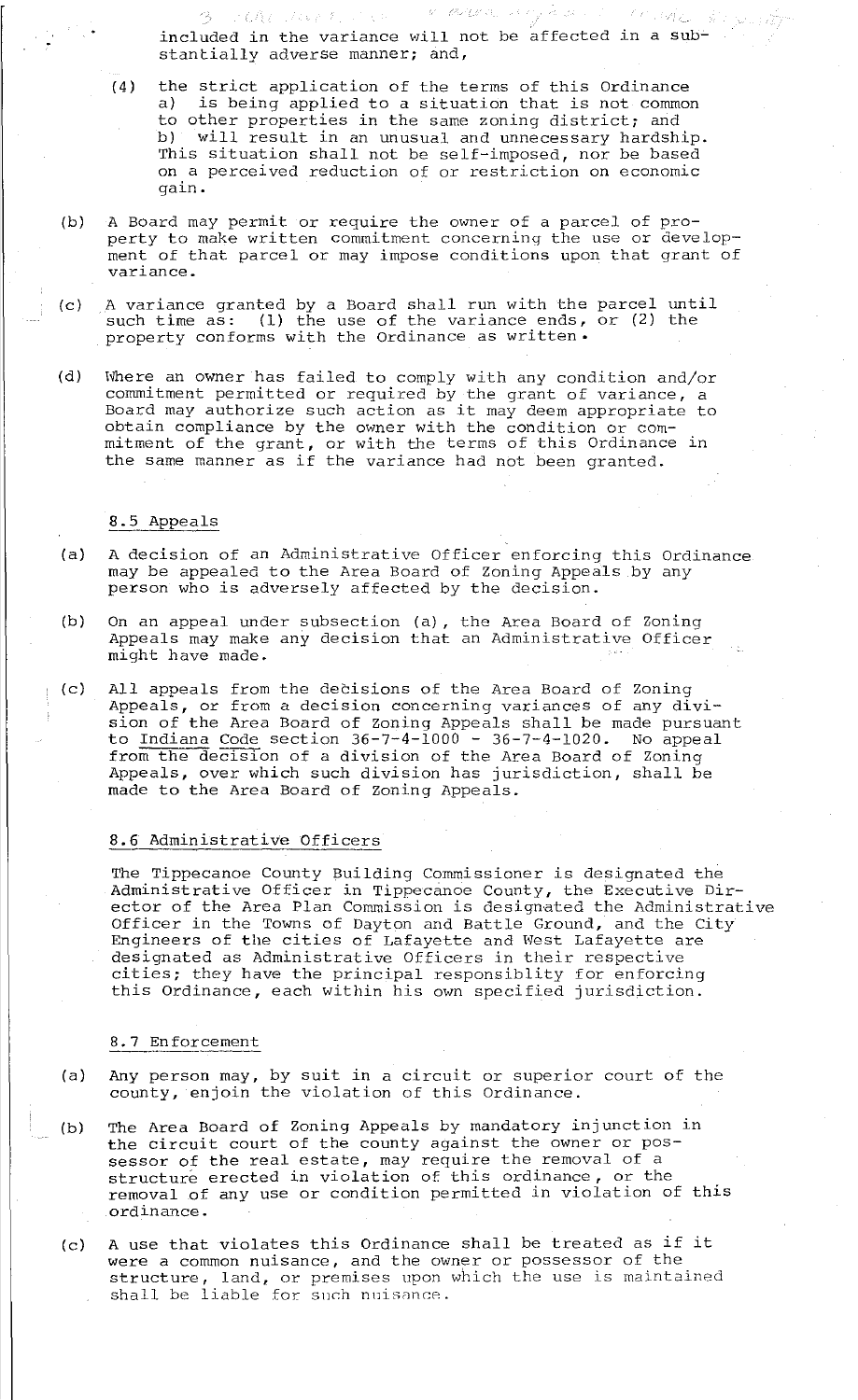(d)  $\gamma$   $\gamma$  person whether owner or possessor, who shall violate, or permits or allows a violation, of any of the provisions

this Ordinance, or who fails to comply therewith or with any requirements thereunder, or who shall build, reconstruct, or structually alter any building in violation of any detailed statement or plan submitted upon which an approval or grant is given under this Ordinance, shall, upon complaint filed in any court of the county and upon judgment finding such violation, be fined not less than ten dollars (\$10.00) and not more than three hundred dollars (\$300.00), and each day that such violation or noncompliance shall be permitted to exist, shall constitute a separate violation.

### 8.8 Exclusion

Nothing in this Ordinance or in any rules, regulations or orders issued pursuant to this Ordinance shall be deemed to restrict or regulate or to authorize any unit of government, legislative body, plan commission or board of zoning appeals now or hereafter established, to restrict or regulate the exercise of the power of eminent domain by the State of Indiana or by any state agency, or the use of property owned or occupied by the State of Indiana or any state agency. As used in this section, the term "state of any state agency. As used in this section, the term state<br>agency" shall mean and include all agencies, boards, commissions, departments, and institutions, including Purdue University and other state educational institutions of the State of Indiana.

#### 8.9 Saving Provision

This Ordinance shall not be construed as abating any action now pending under or by virtue of any preexisting ordinance, or as discontinuing, abating, modifying or altering any penalty accruing or about to accrue, or as affecting the liability of any person, firm or corporation, or as waiving any right of a participating jurisdication under any section or provision existing at the time of the effective date of this Ordinance, or of vacating or annulling any rights obtained by any person, firm or corporation, by lawful action of the participating jurisdictions or administrative bodies thereof, except as shall be expressly provided for in this Ordinance.

#### 8.10 Severability

If any section, subsection, paragraph, subparagraph, clause, phrase, word, provision, or portion of this Ordinance shall be held to be unconstitutional or invalid by any court of competent jurisdiction, such holding or decision shall not affect or impair the validity of this Ordinance as a whole or any part thereof that is severable from or other than the section, subsection, paragraph, subparagraph, clause, phrase, word, provision or portion so held to be unconstitutional or invalid.

## 8.11 Effective Date

This Ordinance shall be effective from and after January 2, 1984.

Section VI: That references to Chapters 3 and 8 in the Table of Contents are hereby amended to read as follows (page numbers to be assigned at next printing) :

| CHAPTER 3 - AUTHORIZED USES.                             |
|----------------------------------------------------------|
|                                                          |
| Sec. 3.2 Accessory Uses                                  |
| Sec. 3.3 Nonconforming Uses                              |
| Sec. 3.4 Garage or Yard Sale.                            |
| CHAPTER 8 - Boards of Zoning Appeals; Variances, Special |
| Exceptions and Appeals; Administration and               |
| Enforcement.                                             |
| Sec. 8.1 Boards of Zoning Appeals: Memberships and       |
| Marisdictions                                            |